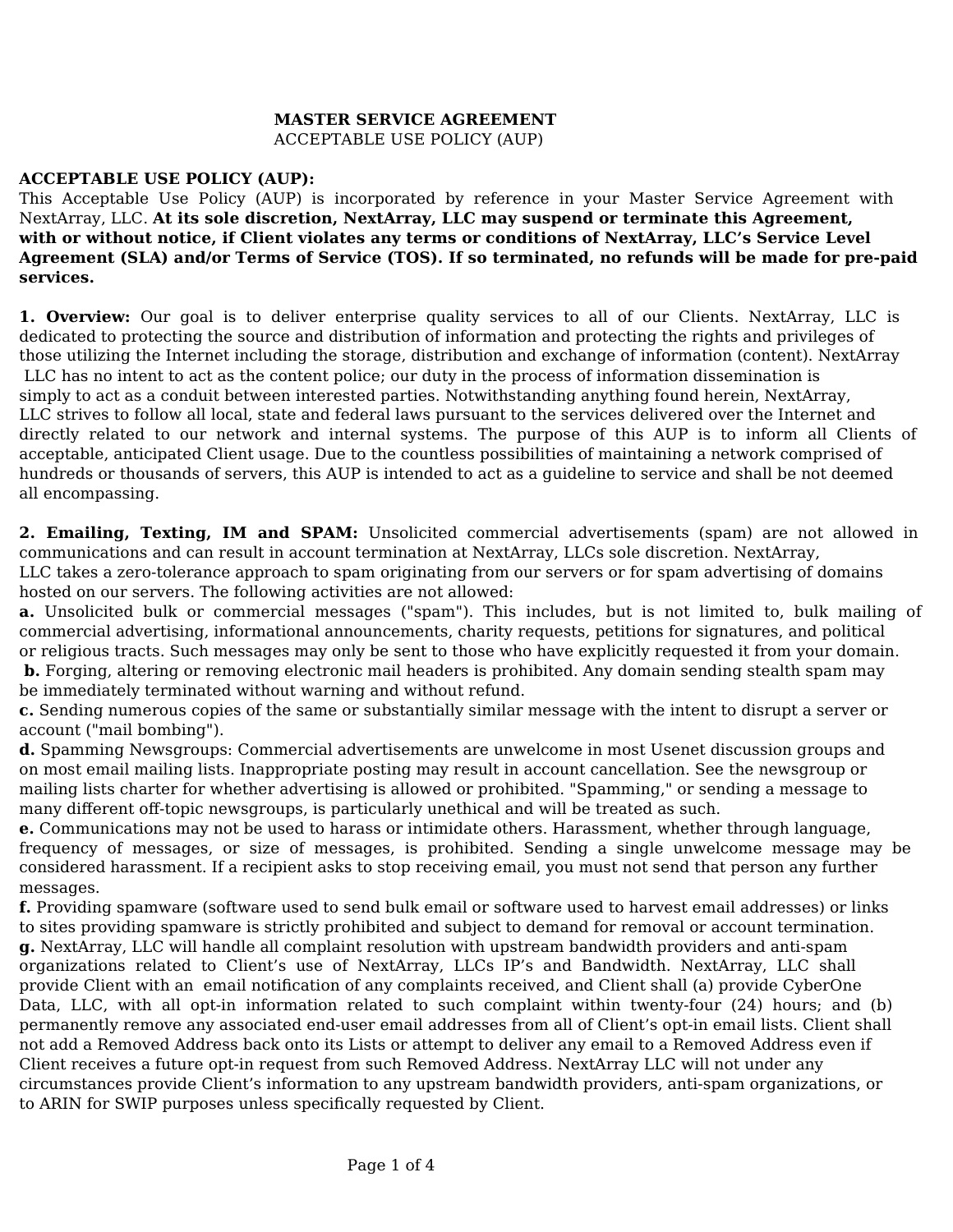**h.** If a Spamhaus (http://spamhaus.org/sbl) SBL or UCE Protect (http://www.uceprotect.net) Network Level 2 or 3 listing occurs and removal of Client from IP Space is required by upstream provider, NextArray, LLC will immediately null-route all affected IP space. There will be no refunds for services and Client is responsible for paying entire contract in full. In the case of a null route or SBL / UCE-Protect listing or any other clientactivity based cause resulting in the loss of the IP space, Client agrees to forfeit the current month's service payment due to Client violation of the Acceptable Use Policy. Client may, at NextArray, LLCs sole discretion, procure new IP space and service(s) under a new Service Order Form.

## *Note: If the services of another provider are used (including but not limited to the use of address lists obtained from a third party vendor or provider) to promote a website hosted by or through CyberOne Data, LLC (spamvertising), then the provisions of the above Policy shall apply as if the spam were sent through our servers.*

## **Damages:**

All AUP Violations: NextArray, LLC reserves the right to charge \$50 for the 1st incident. Subsequent/repeat offenses will incur increased violation fees in \$25 increments.

Spam Violations: NextArray, LLC reserves the right to charge \$1 to \$100 per spam message sent in addition to the AUP Violation.

**3. Direct AUP Violations:** The following list represents direct violations of this AUP:

**a.** Email Bombing: The sending, return, bouncing or forwarding of email to specified user(s) in an attempt to interfere with or over flow email services.

**b.** Illegal Use: Any use of services in a manner which is defined or deemed to be statutorily illegal. This includes, but is not limited to: death threats, terroristic threats, threats of harm to another individual, multi-level marketing schemes, "ponzi schemes", invasion of privacy, credit card fraud, racketeering, defamation, slander, and other illegal activities.

**c.** Child Pornography: NextArray, LLC has a zero-tolerance policy on child pornography and related sites. The hosting of child pornography or related sites or contact information is in direct violation of federal law.

**d.** Threats & Harassment: The CyberOne Data, LLC network can be utilized for any type of individual, organizational or business use. This does not include threats to or harassment of individuals, organizations or businesses, unless it falls within the bounds of protected free speech under the First Amendment. NextArray

 LLC seeks to serve only as the medium of exchange for information and refrains from decisions on freedom of speech.

**e.** Fraudulent Activities: NextArray, LLC prohibits utilizing services for fraudulent activities.

**f.** Denial of Service: NextArray LLC prohibits the use of services for the origination or control of denial of service attacks or distributed denial of service attacks.

**g.** Terrorist Websites: NextArray LLC prohibits the use of services for the hosting of terrorist-related web sites. This includes sites advocating human violence and hate crimes based upon religion, ethnicity, or country of origin.

**h.** Distribution of Malware: NextArray LLC prohibits the storage, distribution, fabrication, or use of malware including virus software, root kits, password crackers, adware, key stroke capture programs and other programs normally used in malicious activity. Programs used in the normal ordinary course of business are deemed acceptable.

**i.** Phishing: NextArray, LLC prohibits any activity associated with phishing or systems designed to collect personal information (name, account numbers, usernames, passwords, etc.) under false pretense. Splash pages, phishing forms, email distribution, proxy email or any relation to phishing activities will result in immediate removal.

**j.** HYIP or Ponzi Schemes: High Yield Investment Plans or Ponzi schemes with the intent to defraud end users are illegal and not allowed on the network. This includes hosting, linking and/or advertising via email websites or schemes designed to defraud.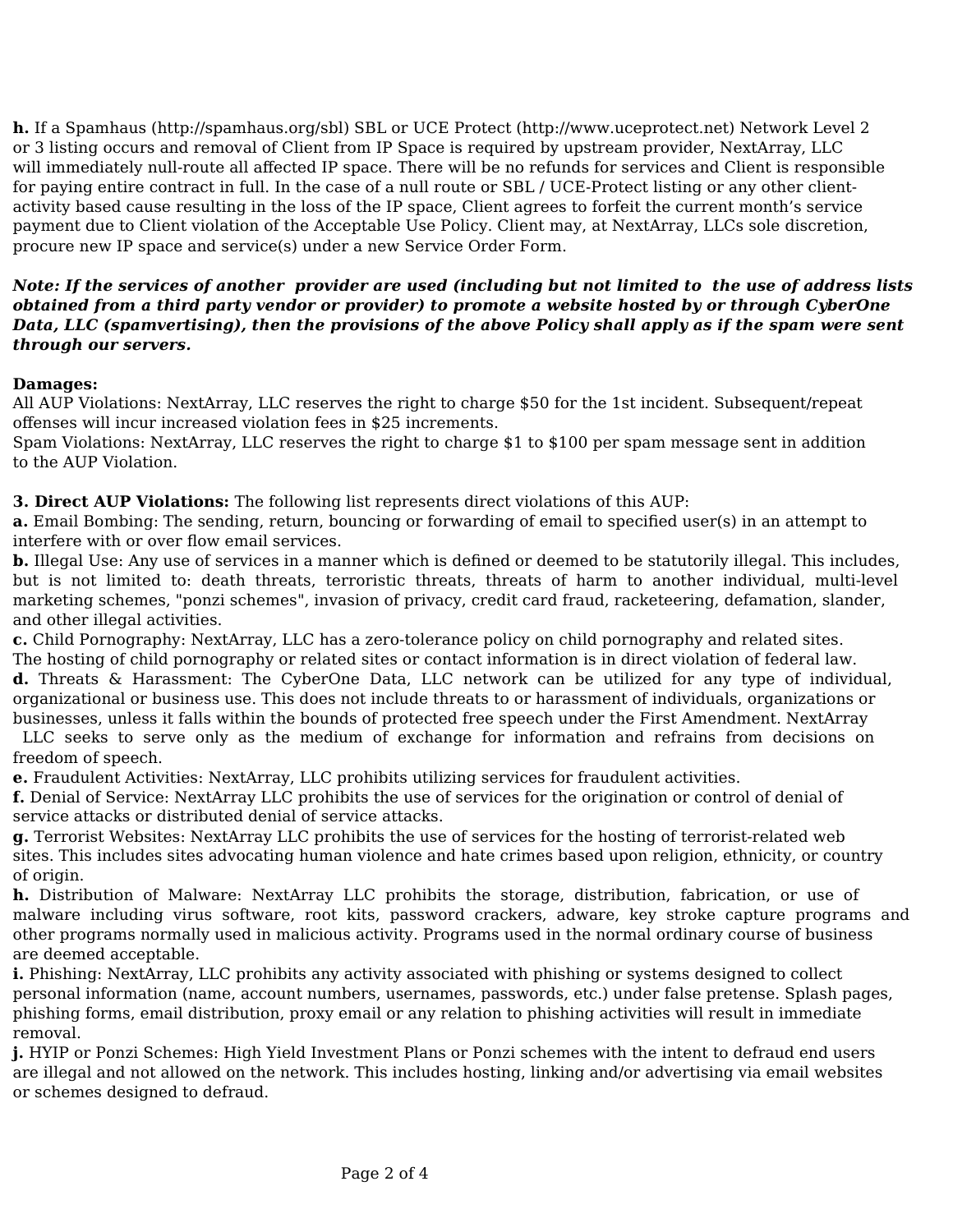**k.** TOR, I2P, other Anonymization Services: While NextArray, LLC does understand that anonymization services provide vital access necessary for people worldwide, the untraceable nature can often make these services sources of abuse. As there is no way to mitigate or restrict the traffic originating from these services, abuse issues may incur fees if not resolved by the client upon notification.

**4. Abuse of Bandwidth Allotments:** NextArray, LLCs Clients are privileged to be offered large amounts of bandwidth and monthly transfers to their servers. The intention of NextArray, LLC is to provide large redundant bandwidth allotments to businesses and consumers to serve as connections for their websites and web documents. You, the Client, are responsible for any unauthorized access to your account resulting in bandwidth overages, storage and/or email usage exceeding the limits outlined in your Service Order Form and resultant charges. The Client will be billed at \$20/Mbps for any overage incurred.

**5. Public Network:** The primary purpose of the NextArray, LLC Public Network is to transmit information to and from Client servers and data storage services. Proper use of the Public Network is to utilize the network in any way so long as Client does not violate any local, state, or federal laws or generate harm to the network or interfere with the use of services of other users utilizing the same network. All Clients are granted equal access to the Public Network. Violation, misuse, or interference of the Public Network shall be considered a violation of the AUP.

**6. Security Services:** The primary purpose of the NextArray, LLC security services is to assist the Client in the protection, management, update, and overall stability of their environment. NextArray, LLC supplies various patches and updates to the infrastructure and NextArray, LLC managed equipment. Many security services are offered for a fee and are covered via the terms of the individual services. These services include, but are not limited to: firewalls, host intrusion detection services, service monitors and other similar type products and services. Outside of the global network security services described above, Clients are required and obligated to maintain security related to Client managed servers. The management of dedicated servers requires basic security management including password management port management, OS updates, application updates, security policy settings and more. The Client is ultimately responsible for individual server security unless contracted security services are purchased. Any violation of the security services included in basic services shall be considered a violation of the AUP.

**7. Server Content:** NextArray, LLC does not actively monitor dedicated server content for review. NextArray, LLC believes in the free dissemination of information via our services. Dedicated server content will only be reviewed upon complaint by verified third parties. Content that does not violate local, state and federal law or the AUP is deemed in compliance and shall remain intact. Legal adult content is allowed on NextArray, LLC dedicated servers. Content deemed in violation shall be considered a violation of the AUP.

**8. DNS Services:** NextArray, LLC may supply name services for Clients purchasing dedicated services. These name services usually include the use of authoritative name servers for public resolution of domain names and private domain name resolvers located on our network. The DNS services are fully managed and maintained by NextArray, LLC with Client specific domain name management through the online Client portal. In rare instances, where extreme intensive loads (DNS lookups) utilize disproportionate resources of the redundant DNS systems, NextArray, LLC will notify Client of potential violation of this AUP. Clients requiring such DNS services be will astroicted to perform dedicated DNS services on Client managed equipment. Violation of DNS services shall be considered a violation of the AUP.

**9. IP Addresses:** All Internet Protocol (IP) Addresses are owned or leased and managed by NextArray, LLC, Inc. IP Addresses are non-transferable from NextArray, LLC, and Client retains no ownership or transfer rights to IP Addresses. Attempted use of IP addresses not originally allocated for use or IP addresses used on non-assigned VLANs or servers is a violation of this AUP.